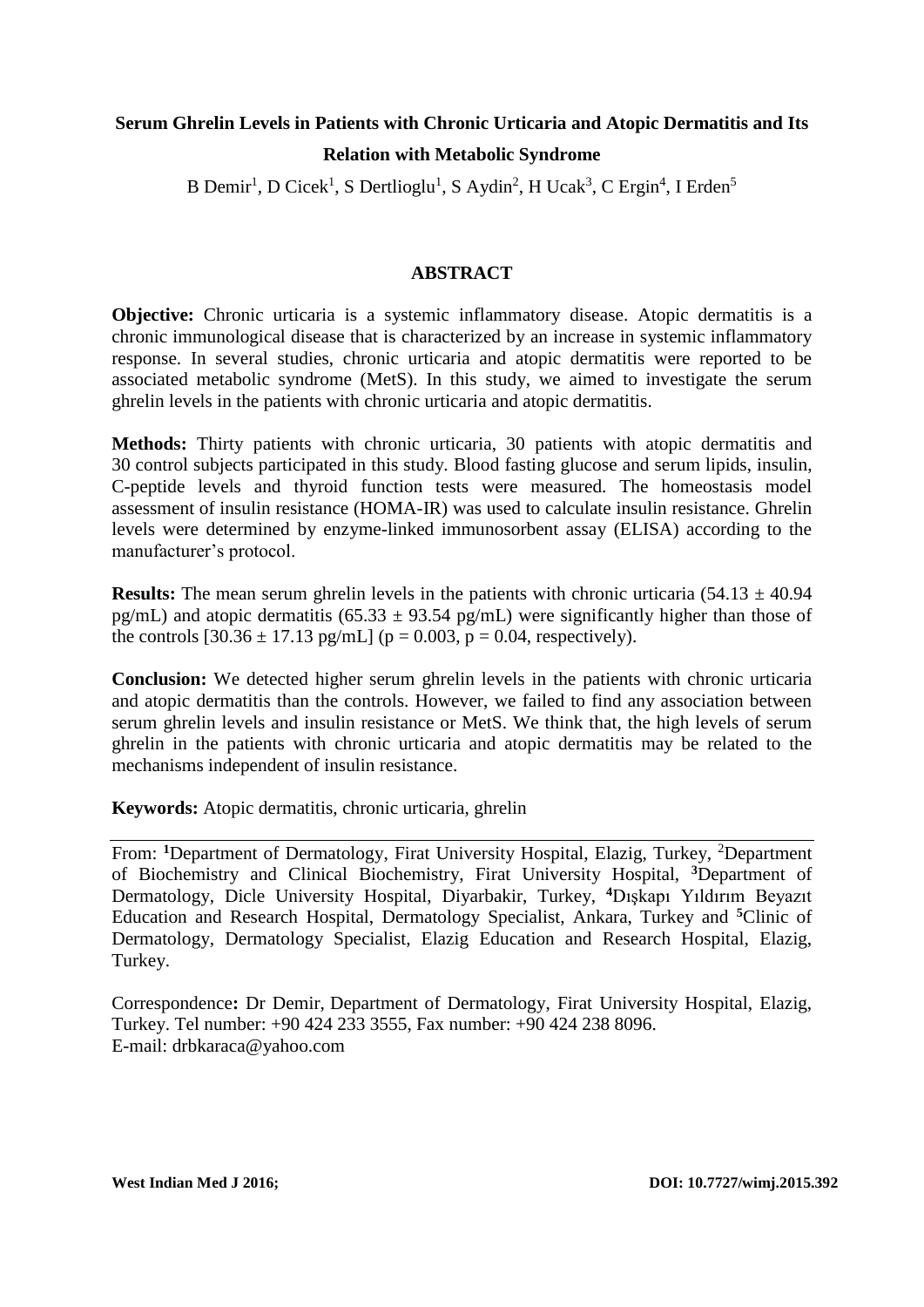#### **INTRODUCTION**

Chronic urticaria is defined as urticaria or angioedema or both persists for longer than six weeks. Numerous mediators such as histamin, leukotrienes, serin proteases, heparin, triptase and proinflammatory cytokines trigger mast cell degranulation. Urticaria is related with atopic dermatitis and allergic rhinitis especially in childhood (1). Atopic dermatitis is accepted as a chronic, systemic immunologic disease with a tendency to increase in inflammatory response. In atopic dermatitis, antigenic stimulation of langerhans cells, mast cells and keratinocytes cause an increase in eosinophils, inflammatory dendritic cells and Th2 response (2).

Ghrelin is a peptide hormone mainly secreted by gastric mucosa (3). Ghrelin has many important functions such as stimulating growth, appetite, lipid storage and gluconeogenesis, controling gastric motility and gastric acid secretion, regulating pancreatic exocrine and endocrine secretions, proliferation of neoplastic cells and regulating immune system (4, 5). Increased plasma ghrelin levels were observed in obese individuals in a number of studies and high plasma ghrelin level was considered to be a feature of metabolic syndrome (MetS) like hyperinsulinemia and insülin resistance (6, 7).

Recently, there have been some studies reporting the relation between chronic urticaria and MetS (8). Atopic dermatitis is considered to be a risk factor for MetS (9). The aim of this study is to evaluate serum ghrelin level and its relation with MetS in the patients with chronic urticaria and atopic dermatitis.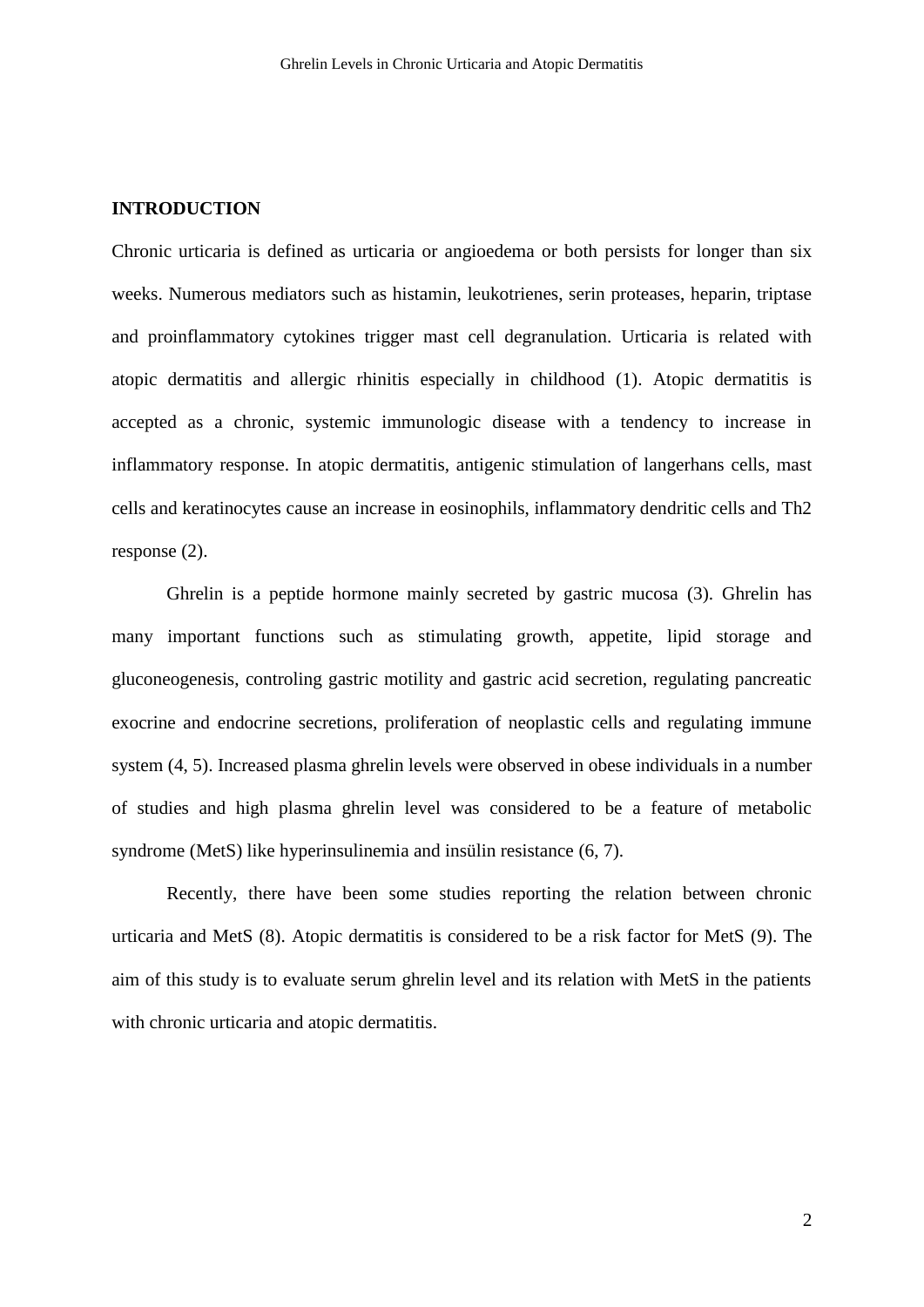#### **METHODS**

The local ethics committee approved the study (no:03 of 21.02.2013). Informed consent was obtained from all the participants. Thirty patients with chronic urticaria, 30 patients with atopic dermatitis and 30 healthy control subjects were enrolled into the study. The diagnosis of chronic urticaria and atopic dermatitis were based on clinical findings and Hanifin-rajka diagnostic criteria, respectively (10).

The participants under the age of 18, having systemic diseases, having malignancy or infection, being pregnant, using systemic medications were excluded from the study. The patients with chronic urticaria and atopic dermatitis taking systemic corticosteroids or any immunosuppressive drug for the last three months were also excluded.

Body mass index (BMI) was calculated according to the formula of [BMI = weight (kg)/height² (m²)]. Score 0:18.5‒24.9 kg/m², score 1: 25.0‒29.9 kg/m², score 2: 30.0‒39.9 kg/m<sup>2</sup>, score  $3: \geq 40.0$  kg/m<sup>2</sup>. BMI values over 30 were accepted as obese (11).

Serum fasting glucose level, triglyceride, total cholesterol, LDL, VLDL and HDL cholesterol, insulin, C-peptide and thyroid function tests were measured. The diagnosis of MetS was based on the diagnostic criteria of International Diabetes Federation (IDF). The participants having two or more criteria below were accepted as MetS. The diagnostic criteria of IDF for MetS: Waist circumference  $\geq$  94 cm (male) or  $\geq$  80 cm (female), hypertriglyceridemia  $\geq$  150 mg/dL, HDL cholesterol < 40 mg/dL (male) or < 50 mg/dL (female), arterial blood pressur e $\geq$  130/85 mm Hg, serum fasting glucose level  $\geq$  100 mg/dL (12). Homeostasis model assessment for insulin resistance (HOMA-IR) index was used to measure insulin resistance (HOMA-IR = insulin (mU/L) x glucose  $\text{[mmol/L]}$ /22.5] (13).

Ghrelin is sensitive to proteases because of its peptide structure. Therefore, aprotinin (500 kallikrein unite/mL) was added into the blood collection tubes before the blood samples were collected from the patients to prevent proteolysis. The blood samples were collected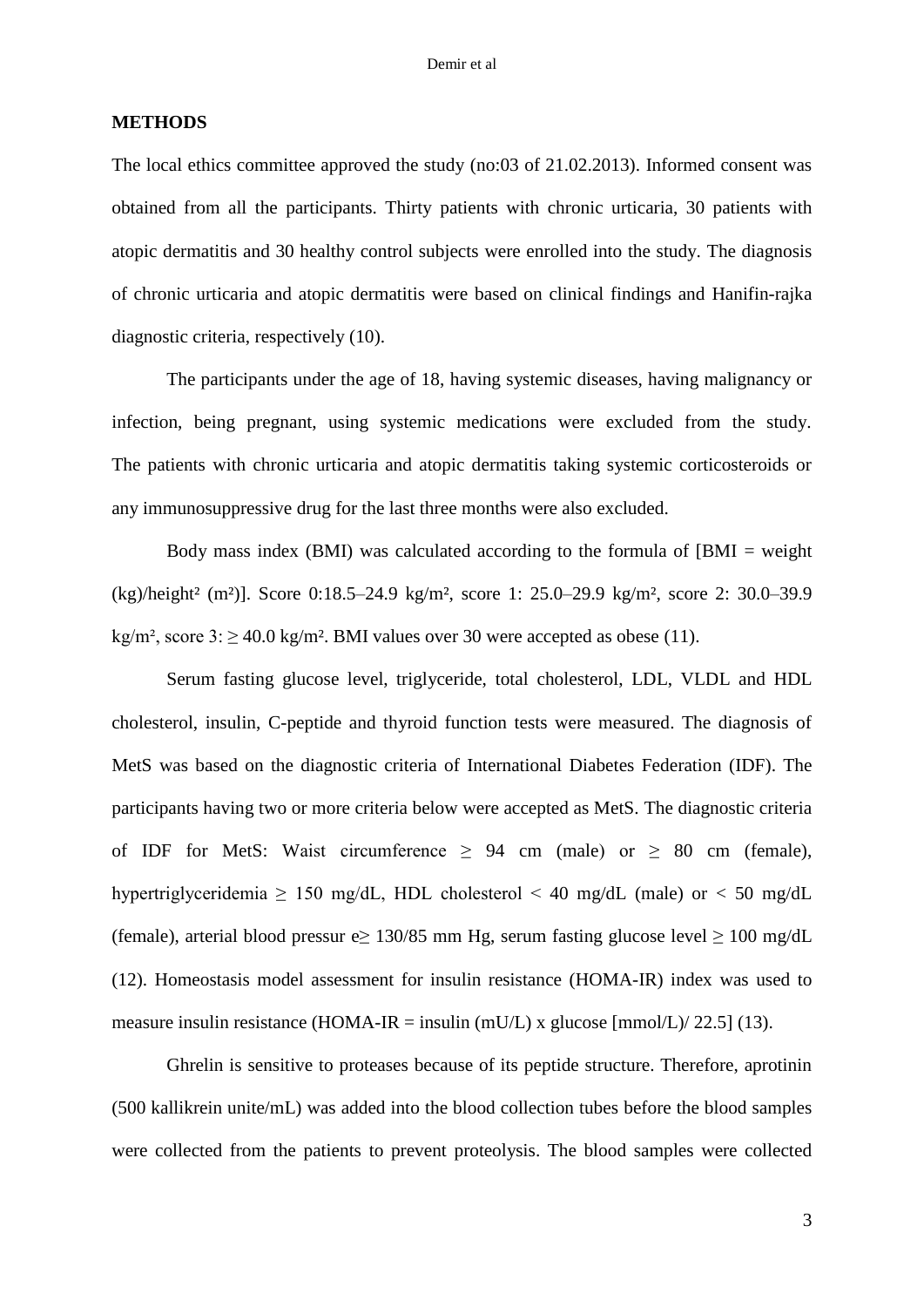between 09:00 am—10:00 am after an overnight fast of at least 8 hours. The blood samples (5 mL) were centrifuged at 3000 rpm. The serum samples were transferred into microsentrifuge tubes and stored at -80 °C freezer. Serum ghrelin levels were determined with enzyme-linked immunosorbent assay (ELISA kits cat. no:SPI BIO-A05106).

The statistical analysis was carried out using the Statistical Package for the Social Sciences (SPSS) version 22. Continuous data are expressed as the mean  $\pm$  SD. Comparisons between the groups were assessed using student's *t*-test and Mann-Whitney-U test, *p*-values less than 0.05 were considered statistically significant.

## **RESULTS**

The ages of urticaria patients were between 18–67, the atopic dermatitis patients were 18–52, the controls were 18‒45. The mean age of the urticaria patients, atopic dermatitis patients and the control group were  $34.43 \pm 12.9$ ,  $29.70 \pm 11.4$ ,  $30.90 \pm 8.5$ , respectively. There was no significant difference between the groups in terms of mean age, gender and BMI ( $p > 0.05$ ) (Table 1).

|                             | <b>Urticaria</b>  | Atopic dermatitis | <b>Control</b>   | $\boldsymbol{p}$ |
|-----------------------------|-------------------|-------------------|------------------|------------------|
| <b>Number</b>               | 30                | 30                | 30               |                  |
| Gender (M/F)                | 15/15             | 15/15             | 15/15            | p > 0.05         |
| $Age* (year)$               | $34.43 \pm 12.9$  | $29.70 \pm 11.4$  | $30.90 \pm 8.5$  | p > 0.05         |
| $BMI^*(kg/m^2)$             | $26.08 \pm 6.31$  | $24.21 \pm 5.50$  | $23.71 \pm 3.25$ | p > 0.05         |
| <b>BMI</b> score*           | $2.63 \pm 1.03$   | $2.48 \pm 1.05$   | $2.30 \pm 0.79$  | p > 0.05         |
| Waist<br>circumference*(cm) | $76.43 \pm 11.76$ | $78.70 \pm 21.45$ | $78.90 \pm 7.44$ | p > 0.05         |

**Table 1.** Clinical features of the patients and the controls

\*(Mean±SD)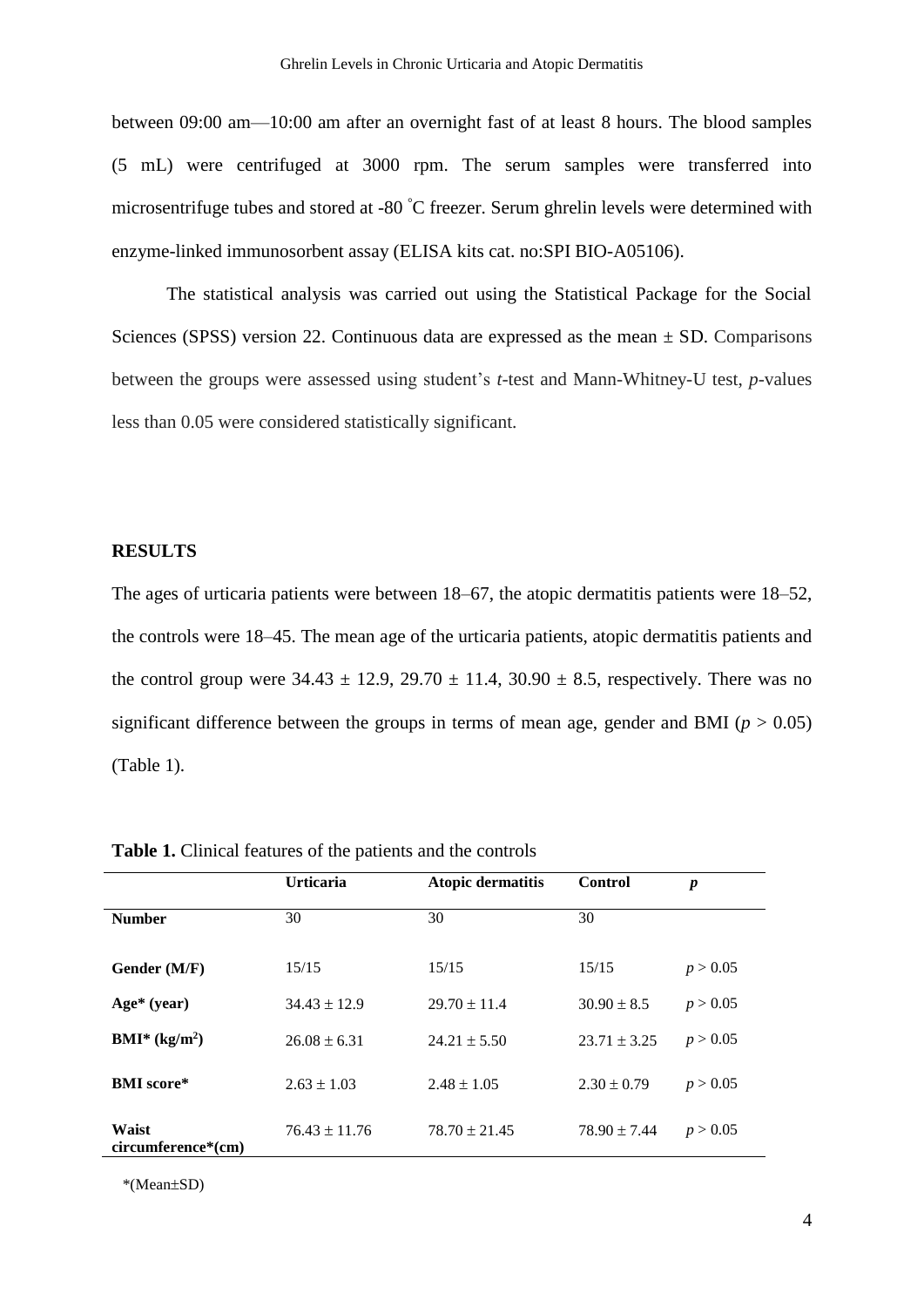The the mean serum ghrelin levels were significantly higher in the chronic urticaria (54.13  $\pm$ 40.94,  $p = 0.003$ ) and in the atopic dermatitis patients (65.33  $\pm$  93.54,  $p = 0.04$ ) than in the controls (30.36  $\pm$  17.13). There was no significant difference between the mean serum ghrelin levels of the chronic urticaria and atopic dermatitis patients ( $p > 0.05$ ). The laboratory findings of the patient and control groups are shown in Table 2 and Figure 1.

|                                             | <b>Urticaria</b>   | <b>Atopic Dermatitis Control</b> |                         | $\boldsymbol{p}$              |
|---------------------------------------------|--------------------|----------------------------------|-------------------------|-------------------------------|
| Glucose*<br>(mg/dL)                         | $100.76 \pm 32.07$ | $92.73 \pm 11.41$                | $89.80 \pm 9.71$        | p > 0.05                      |
| Trigliceride*<br>(mg/dL)                    | $114.30 \pm 50.41$ | $89.76 \pm 43.78$                | $115.13 \pm 80.08$      | p > 0.05                      |
| LDL-cholesterol*<br>(mg/dL)                 | $96.58 \pm 36.12$  | $98.44 \pm 31.20$                | $92.60 \pm 30.42$       | p > 0.05                      |
| HDL-<br>cholesterol*<br>(mg/dL)             | $50.60 \pm 13.20$  | $51.80 \pm 11.09$                | $49.15 \pm 13.06$       | p > 0.05                      |
| <b>Total</b><br>cholesterol*<br>(mg/dL)     | $167.53 \pm 44.04$ | $167.40 \pm 37.51$               | $168.90 \pm 24.04$      | p > 0.05                      |
| Insulin*                                    | $8.40 \pm 3.05$    | $8.90 \pm 3.62$                  | $10.77 \pm 5.74$        | p > 0.05                      |
| $(\mu I U/mL)$<br>C-peptide*<br>(ng/mL)     | $0.90 \pm 0.59$    | $1.15 \pm 0.58$                  | $2.07 \pm 0.78$         | p > 0.05                      |
| HOMA-IR*                                    | $2.17 \pm 1.54$    | $2.05 \pm 0.92$                  | $2.35 \pm 1.27$         | p > 0.05                      |
| <b>Ghrelin*</b> (pg/mL) $54.13 \pm 40.94^a$ |                    | $65.33 \pm 93.54^b$              | $30.36 \pm 17.13^{a,b}$ | $a_p = 0.003$<br>$b_p = 0.04$ |

| Table 2. Laboratory results of the patient and the control groups |  |  |
|-------------------------------------------------------------------|--|--|
|-------------------------------------------------------------------|--|--|

 $*(Mean \pm SD)$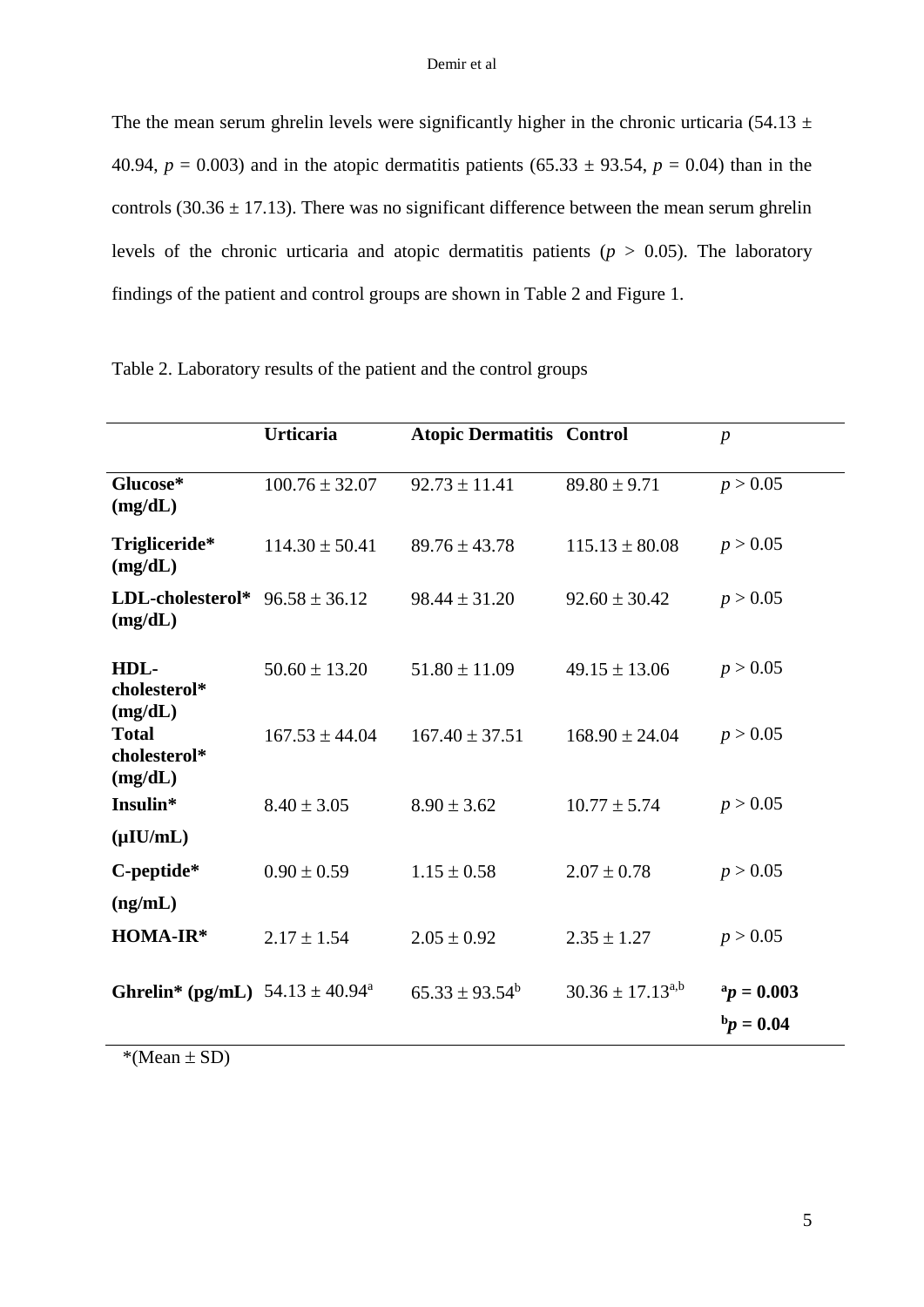

Figure: The laboratory findings of the patient and control groups

Increased insulin resistance was detected in 11 (36.7%) of the chronic urticaria patients, in six (20%) of the atopic dermatit patients and in 8 (26.7%) of the controls. Although the mean serum ghrelin levels of the chronic urticaria patients with insulin resistance (73.67  $\pm$  52.49 pg/mL) was higher than the chronic urticaria patients without insulin resistance (42.81  $\pm$  28.32 pg/mL), the difference was not statistically significant  $(p > 0.05)$ . The mean serum ghrelin levels of the atopic dermatitis patients with insülin resistance (50.47  $\pm$  23.95 pg/mL) was lower than those of the atopic dermatitis patients without insülin resistance (69.04  $\pm$  104.09 pg/mL) but the difference was not statistically significant ( $p > 0.05$ ). The mean serum ghrelin levels of two patient groups with insulin resistance (65.48  $\pm$  45.07 pg/mL) was higher than those of the patients without insulin resistance (57.45  $\pm$  80.37 pg/mL). The difference was not statistically significant ( $p > 0.05$ ).

MetS was found in five (16.7%) of the urticaria patients, in five (16.7 %) of the atopic dermatitis patients and in one (3.3 %) of the controls. The mean serum ghrelin level of all the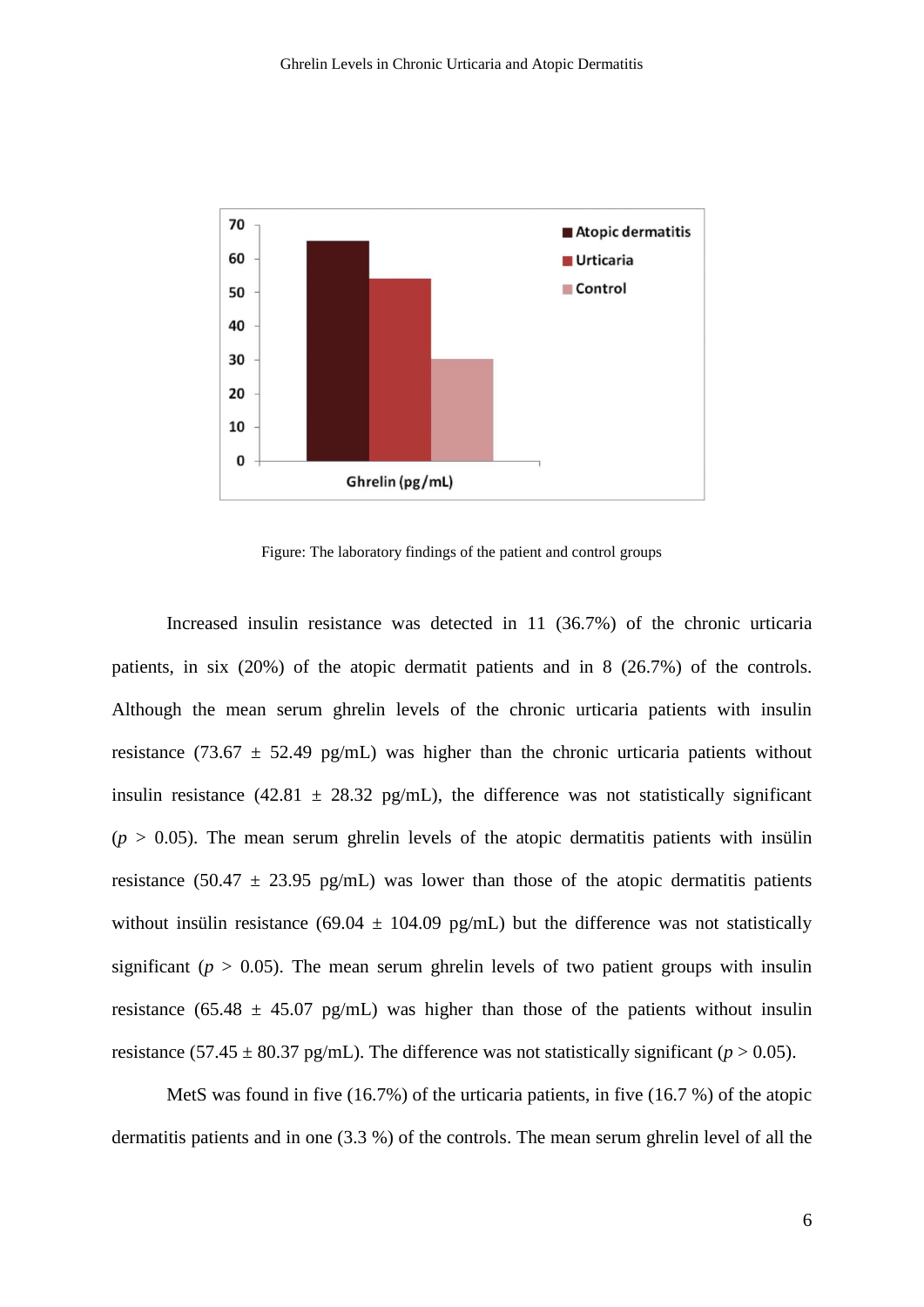patients with MetS (65.23  $\pm$  42.67 pg/mL) and the mean level of the patients without MetS  $(57.18 \pm 82.25 \text{ pg/mL})$  were similar (*p* > 0.05).

#### **DISCUSSION**

The secretion of ghrelin increases with fasting and decreases with fullness. It is known that ghrelin has regulatory affects on body weight (14). The blood ghrelin levels were found lower in obese people when compared with non obese individuals and it is also reported that weight loss increases blood ghrelin levels. Ghrelin regulates body weight *via* insulin (4). Insulin has regulatory action on ghrelin levels. Increase in insulin levels suppresses ghrelin (15). It is shown that serum ghrelin levels decreases when insulin resistance increases in Type 2 diabetes patients and the patients with insulin resistance and *vice versa* (16).

Recently, in a study that evaluating the relationship between urticaria and MetS, serum glucose, trygliceride levels and the rates of central obesity were found higher significantly in recalcitrant chronic urticaria patients than the controls. The prevalance of MetS was also significantly higher in the urticaria group. In the same study, it is also declared that the serum levels of tumour necrosis factor-α, complements, eosinophilic cationic protein were higher in the patients with MetS (8). Another study reported that hypertension, which is a component of MetS, prolongs the duration of the disease in urticaria patients (17).

Atopic dermatitis is accepted as an organ spesific manifestation of atopic complex which consists of allergic skin changes, allergic rhinoconjunctivitis and asthma. Peripheral eosinophilia and high serum IgE levels may be associated with atopic dermatitis. Immune dysregulation in Th2 pathway and skin barrier dysfunction are considered in the pathogenesis of atopic dermatitis (2). There are studies reporting that atopic dermatitis may be a risk factor for MetS. Silverberg *et al* reported that obesity in adults induced relapses in atopic dermatitis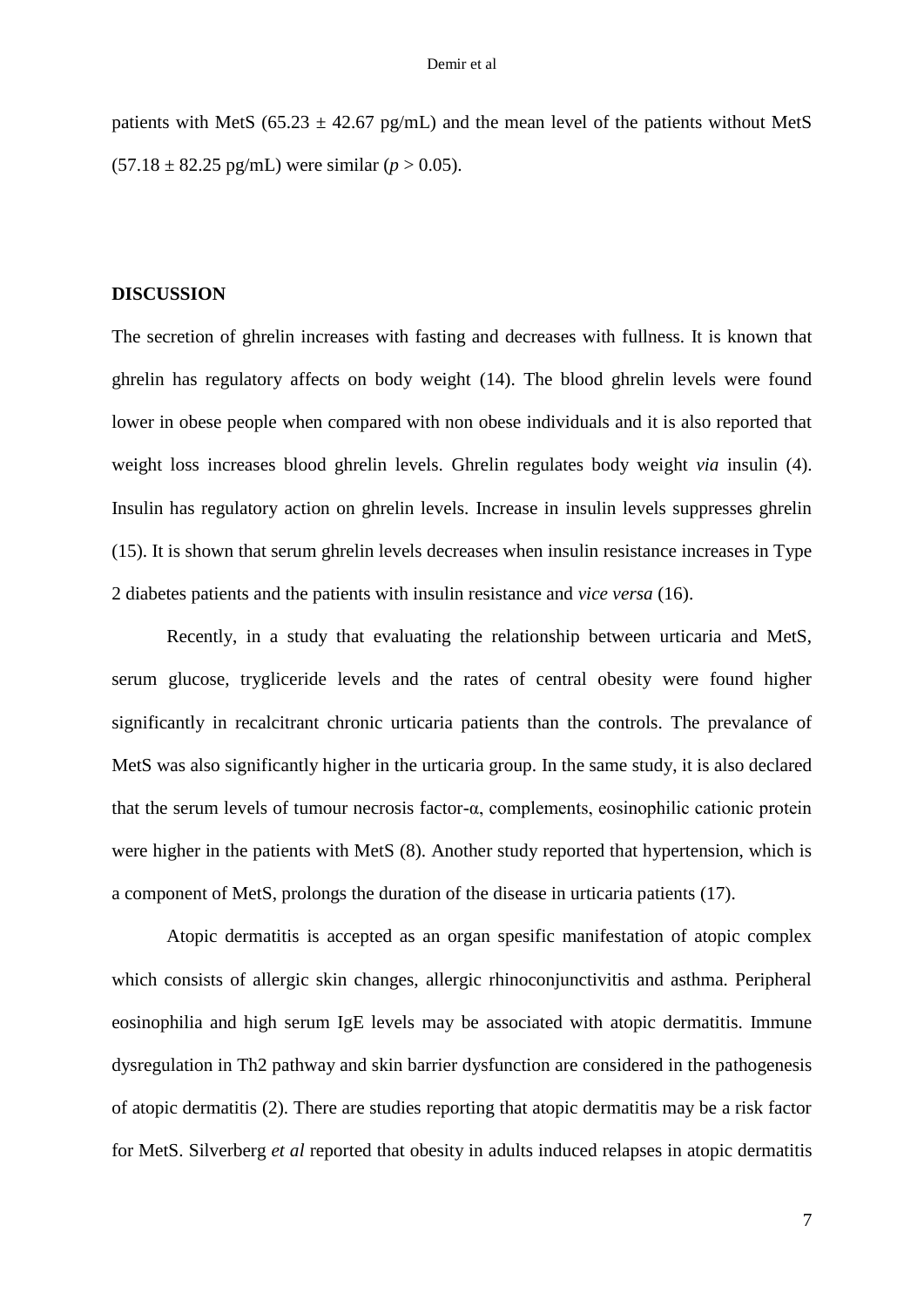(9). It was demonstrated that obesity lasting more than two and a half year in early childhood was a risk factor for atopic dermatitis (18). There was a relation between obesity and asthma because pro-inflammatory mediators secreted from adipose tissue had some affect on mast cells. In addition, a positive correlation was demostrated between the serum levels of total cholesterol, LDL cholesterol and atopy in school-age children (2). Ma *et al* (19) detected that insulin resistance did not induce asthma attacks in atopic or non-atopic asthma patients and they reported that atopy and asthma had no relation with obesity and insulin resistance.

There is no study evaluating the serum ghrelin levels in chronic urticaria and atopic dermatitis patients in the literature. However, there are some studies reporting the relation between atopy, asthma, obesity and ghrelin. Cobanoglu *et al* (20) declared that there was no difference between the serum ghrelin levels of the children with asthma and the children without asthma. They also reported that there is no correlation between BMI and ghrelin. Okamatsu *et al* (21) reported that there was negative correlation between serum IgE and ghrelin levels in overweight children and there was no correlation between BMI and ghrelin.

Metabolic system and immune system are closely related to each other. Interactions between these systems increase especially in stress and diseases to keep the balance of the organism (22). Ghrelin is a potent anti-inflammatory hormone. It supresses the production of pro-inflammatory cytokines secreted from activated T-lymphocytes, monocytes, endothelial cells (23). In addition, ghrelin has been found to inhibit the proliferation of anti-CD3 activated T-lymphocytes. Th1 cytokines (IL-1 and IFN-γ) and Th2 cytokines (such as IL-4 and IL-10) which induce IgE synthesis in rodent' spleen were inhibited by ghrelin (24).

Elevated serum ghrelin levels in atopic dermatitis may occur in order to suppress Th2 cell predominance which is considered to be an important patogenetic factor of the disease. It is reported that ghrelin induced the release of histamine from rat peritoneal mast cells (25). Increased ghrelin release may induce the secretion of histamin in chronic urticaria.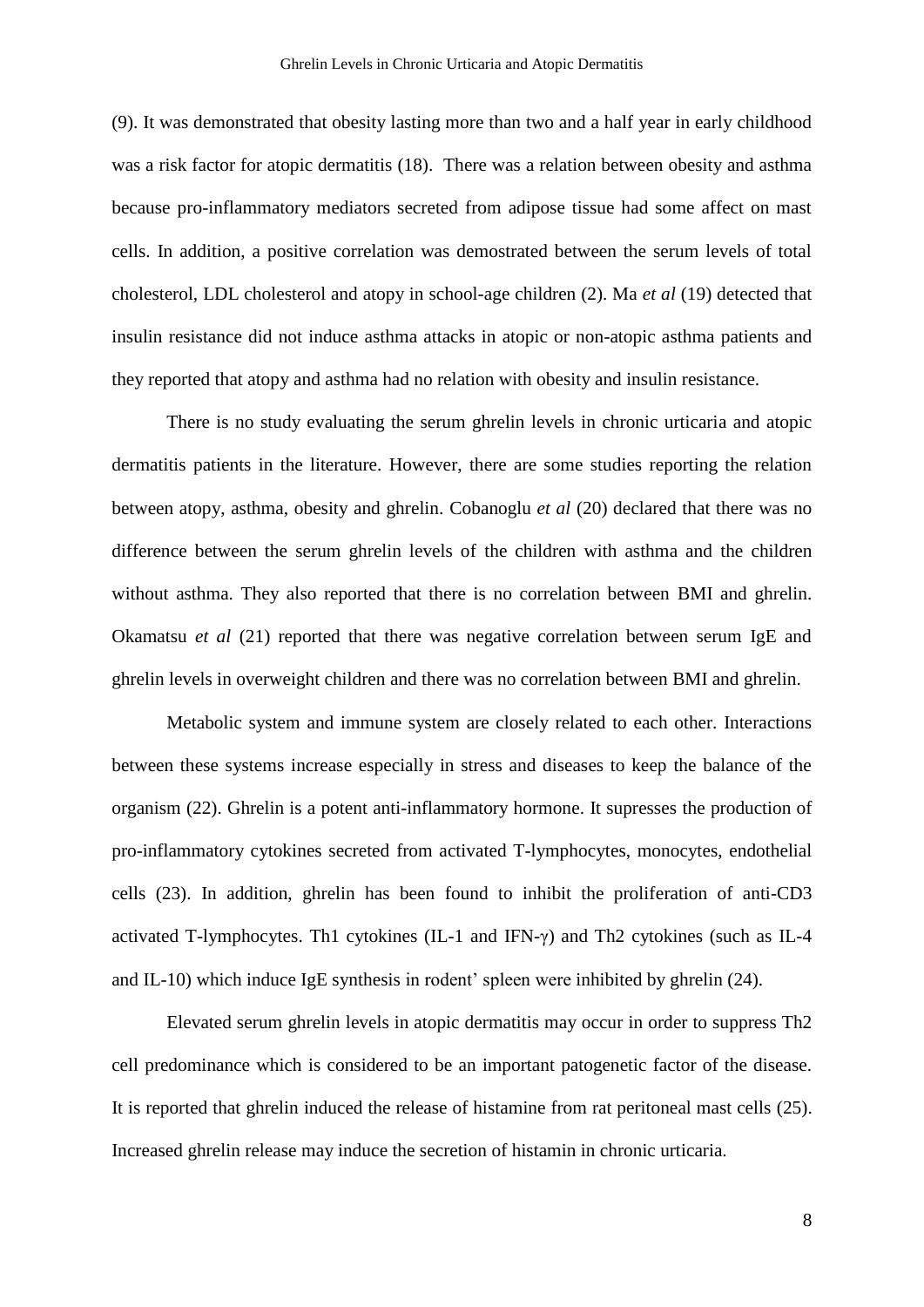In conclusion, we have found significantly higher serum ghrelin levels in chronic urticaria and atopic dermatitis patients than the controls. We did not find any correlation between ghrelin levels and MetS, BMI and insulin resistance. Therefore, we thought that new studies are needed to disclose if ghrelin plays a role in urticaria pathogenesis.

## **ACKNOWLEDGEMENT**

**Financial Support and Conflict of Interest:** None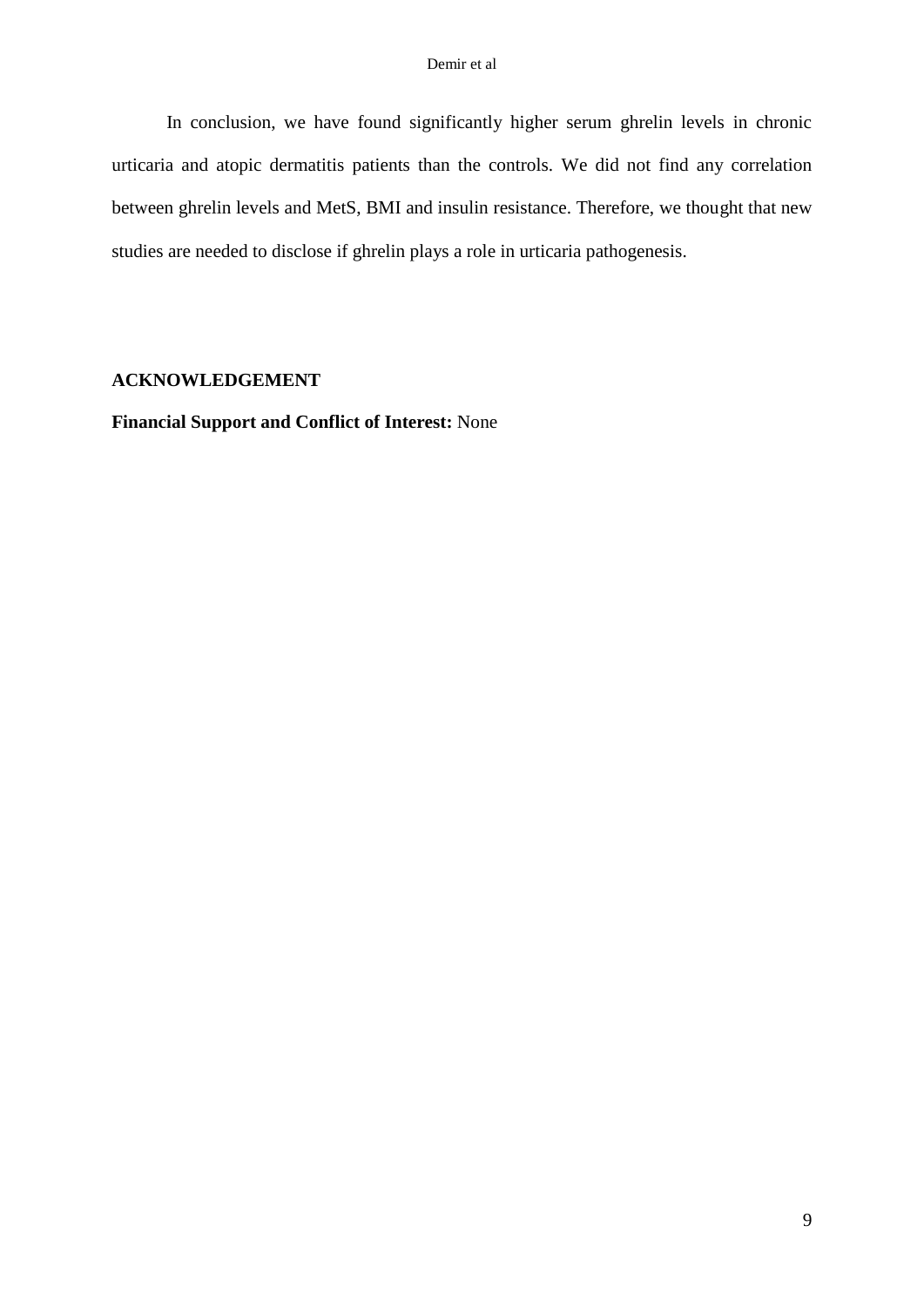### **REFERENCES**

- 1. Darlenski R, Kazandjieva J, Zuberbier T, Tsankov N. Chronic urticaria as a systemic disease. Clin Dermatol 2014; **32**: 420‒3.
- 2. Darlenski R, Kazandjieva J, Hristakieva E, Fluhr JW. Atopic dermatitis as a systemic disease. Clin Dermatol 2014; **32:** 409‒13.
- 3. Kojima M, Kangawa K. Ghrelin: structure and function. Physiol Rev 2005; **85:** 495‒522.
- 4. Aydın S. Discovery of ghrelin hormone. research and clinical applications. Turk J Biochem 2007; **32**: 76‒89.
- 5. Lely van der AJ, Tschop M, Heiman ML, Ghigo E. Biological, physiological, pathophysiological, and pharmacological aspects of ghrelin. Endocr Rev 2004; **25:**  $426 - 57$ .
- 6. McLaughlin T, Abbasi F, Lamendola C, Frayo RS, Cummings DE. Plasma ghrelin concentrations are decreased in insulin-resistant obese adults relative to equally obese insulin-sensitive controls. J Clin Endocrinol Metab 2004; **89:** 1630–5.
- 7. Cong WN, Golden E, Pantaleo N, White CM, Maudsley S, Martin B. Ghrelin receptor signaling: a promising therapeutic target for metabolic syndrome and cognitive dysfunction. CNS Neurol Disord Drug Targets 2010; **9:** 557‒63.
- 8. Ye YM, Jin HJ, Hwang EK, Nam YH, Kim JH, Shin YS et al. Co-existence of Chronic Urticaria and Metabolic Syndrome: Clinical Implications. Acta Derm Venereol 2013; **93:** 156‒60.
- 9. Silverberg JI, Silverberg NB, Lee-Wong M. Association between atopic dermatitis and obesity in adulthood. Br J Dermatol 2012; **166:** 498–504.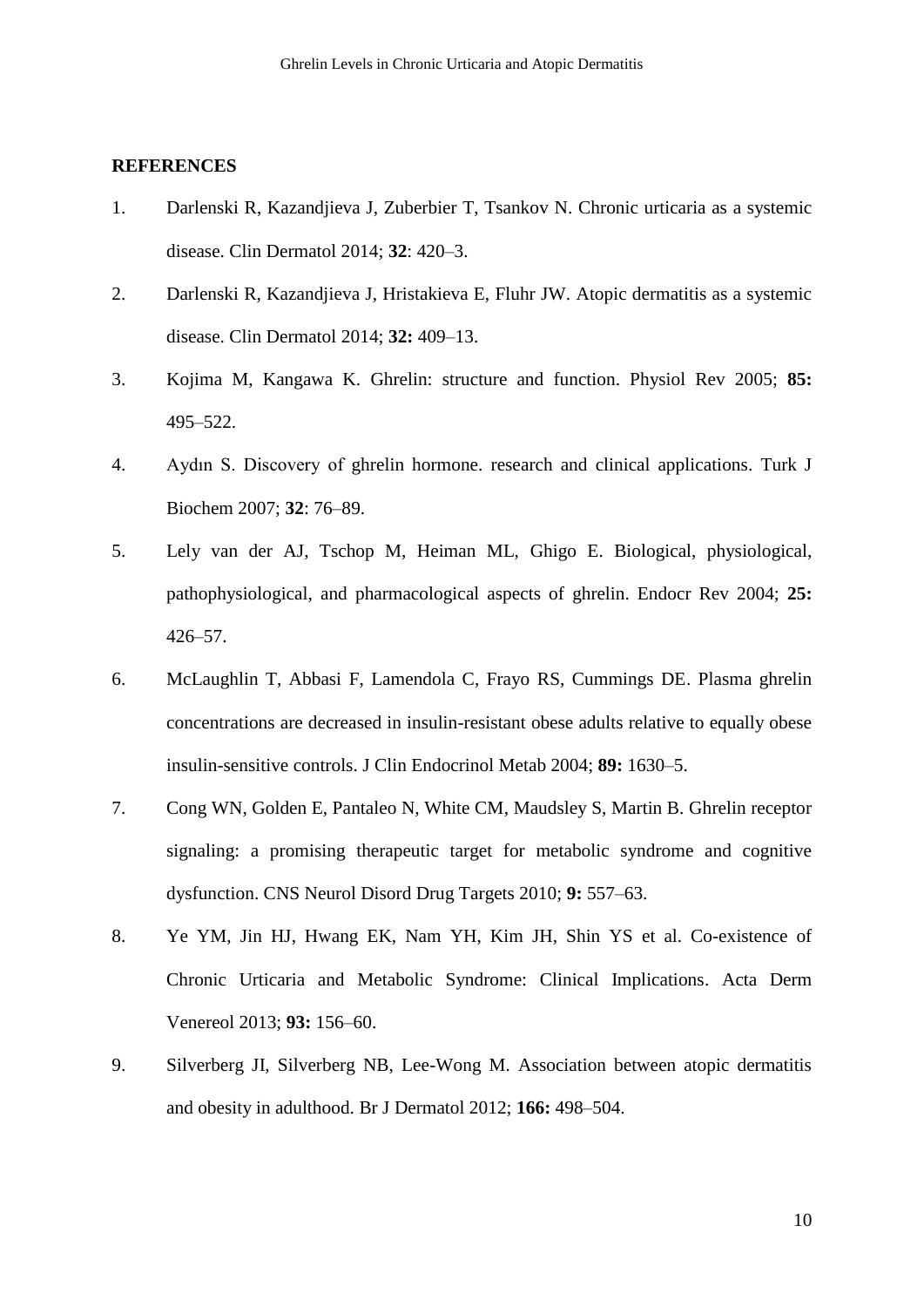- 10. Hanifin J, Rajka G. Diagnostic features of atopic dermatitis. Acta Derm Venereol 1980; **92:** 44‒7.
- 11. Physical status: the use and interpretation of anthropometry: report of a WHO expert committee. WHO Tech Rep Ser 1995; **854:** 1‒452.
- 12. Alberti KG, Zimmet P, Shaw J. IDF Epidemiology Task Force Consensus Group. The metabolic syndrome a new worldwide definition. Lancet 2005; 366: 1059–62.
- 13. Matthews DR, Hosker JP, Rudenski AS, Naylor BA, Treacher DF, Turner RC. Homeostasis model assessment: insulin resistance and beta-cell function from fasting plasma glucose and insulin concentrations in man. Diabetologia 1985; **28:** 412‒9.
- 14. Chan JL, Bullen J, Lee JH, Yiannakouris N, Mantzoros CS. Ghrelin levels are not regulated by recombinant leptin administration and/or three days of fasting in healthy subjects. J Clin Endocrinol Metab 2004; **89:** 335‒43.
- 15. Anderwald-Stadler M, Krebs M, Promintzer M, Mandl M, Bischof MG, Nowotny P et al. Plasma obestatin is lower at fasting and not suppressed by insulin in insulinresistant humans. Am J Physiol Endocrinol Metab 2007; **293:** 1393‒8.
- 16. Poykko SM, Kellokoski E, Horkko S, Kauma H, Kesaniemi YA, Ukkola O. Low plasma ghrelin is associated with insulin resistance, hypertension, and the prevalence of type 2 diabetes. Diabetes 2003; **52:** 2546‒53.
- 17. Nebiolo F, Bergia R, Bommarito L, Bugiani M, Heffler E, Carosso A et al. Effect of arterial hypertension on chronic urticaria duration. Ann Allergy Asthma Immunol 2009; **103:** 407‒10.
- 18. Silverberg JI, Kleiman E, Lev-Tov H, Silverberg NB, Durkin HG, Joks R et al. Association between obesity and atopic dermatitis in childhood: a case-control study. J Allergy Clin Immunol 2011; **127:** 1180‒6.